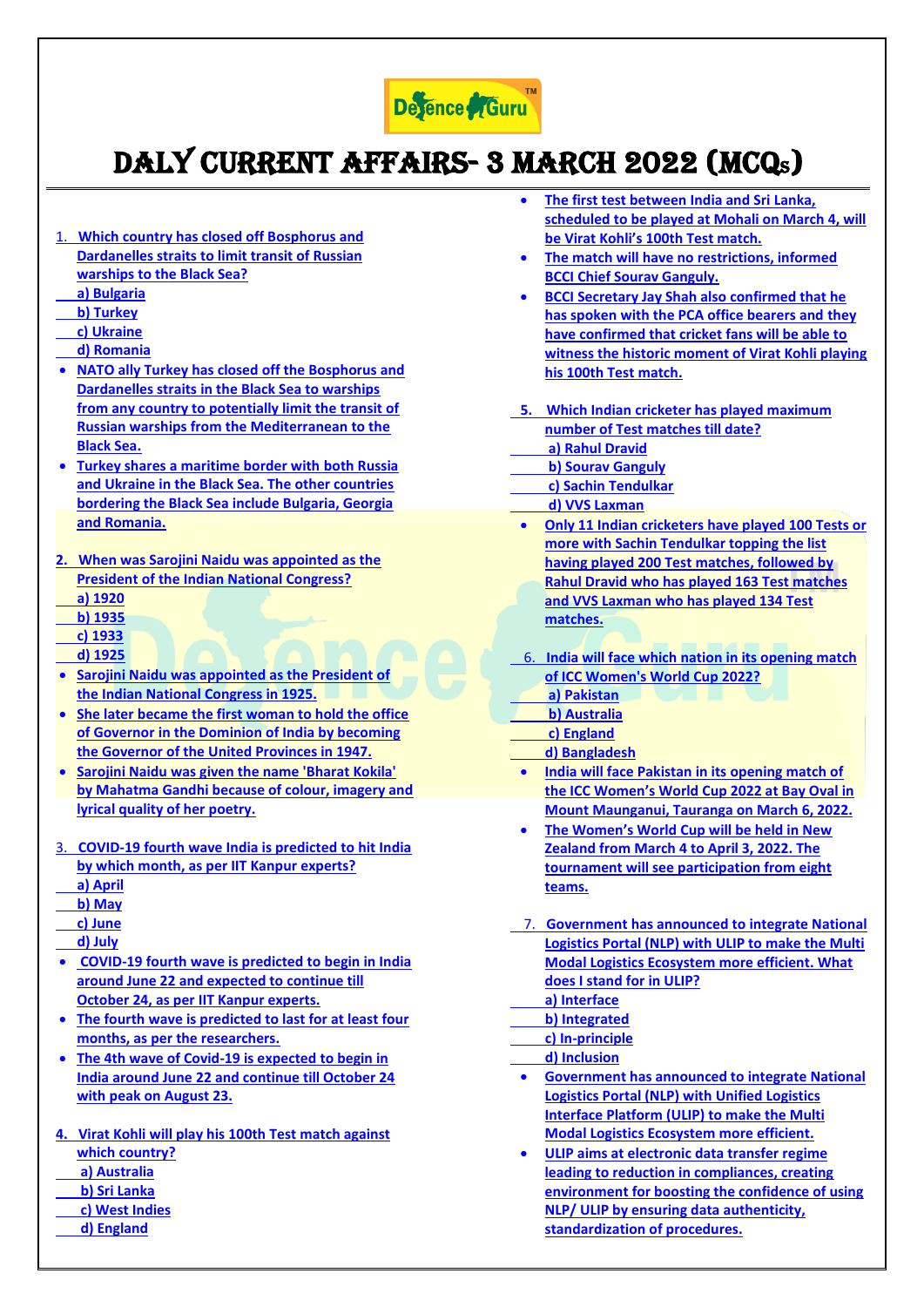- 8. **[Centre has constituted a high-level ministerial task](https://www.defenceguru.co.in/)  [force to analyse the impact on India by the](https://www.defenceguru.co.in/)  [sanctions made against Russia. What is the](https://www.defenceguru.co.in/)  [currency of Russia?](https://www.defenceguru.co.in/)**
- **[a\) Dollar](https://www.defenceguru.co.in/)**
- **[b\) Pound](https://www.defenceguru.co.in/)**
- **[c\) Rouble](https://www.defenceguru.co.in/)  [d\) Euro](https://www.defenceguru.co.in/)**
- 
- **[Centre constituted a high-level ministerial task force](https://www.defenceguru.co.in/)  [to analyse the impact on India by the sanctions](https://www.defenceguru.co.in/)  [made against Russia by the USA, the European](https://www.defenceguru.co.in/)  [Union \(EU\), UK, Japan, Canada, Taiwan, and New](https://www.defenceguru.co.in/)  [Zealand.](https://www.defenceguru.co.in/)**
- **[The sanctions target Russian banks, oil refineries,](https://www.defenceguru.co.in/)  [and military exports.](https://www.defenceguru.co.in/)**
- **[Russia is the 26th largest trade partner of India,](https://www.defenceguru.co.in/)  [with exports in 2020-21](https://www.defenceguru.co.in/)**
- **[The task force awaits the updated sanctions](https://www.defenceguru.co.in/)  [guidelines from the United States \(US\) Office of](https://www.defenceguru.co.in/)  [Foreign Assets Control \(OFAC\).](https://www.defenceguru.co.in/)**
- 9. **[Which company has announced](https://www.defenceguru.co.in/) the launch of 'Play [Pass' subscription service in India?](https://www.defenceguru.co.in/)  [a\) IBM](https://www.defenceguru.co.in/)**
- 
- **[b\) Microsoft](https://www.defenceguru.co.in/)  [c\) Google](https://www.defenceguru.co.in/)**
- **[d\) Infosys](https://www.defenceguru.co.in/)**
- **[Google launched 'Play Pass' subscription in India](https://www.defenceguru.co.in/)**
- **[Google announced the launch of 'Play Pass'](https://www.defenceguru.co.in/)  [subscription service in India.](https://www.defenceguru.co.in/)**
- **[It will provide Android device users access to over](https://www.defenceguru.co.in/)  [1,000 applications and games without ads, in-app](https://www.defenceguru.co.in/)  [purchases, and upfront payments.](https://www.defenceguru.co.in/)**
- 10. **[Who has been appointed as the new Police](https://www.defenceguru.co.in/)  [Commissioner of Mumbai by Maharashtra](https://www.defenceguru.co.in/)  [government?](https://www.defenceguru.co.in/)**
- **[a\) Rakesh Sharma](https://www.defenceguru.co.in/)**
- **[b\) Sanjay Pandey](https://www.defenceguru.co.in/)**
- **[c\) Abhishek Singh](https://www.defenceguru.co.in/)**
- **[d\) Madhabi Puri Buch](https://www.defenceguru.co.in/)**
- **[Sanjay Pandey appointed as new Police](https://www.defenceguru.co.in/)  [Commissioner of Mumbai](https://www.defenceguru.co.in/)**
- **[IPS officer Sanjay Pandey \(1986 batch IPS officer\)](https://www.defenceguru.co.in/)  [has been appointed as the new Police](https://www.defenceguru.co.in/)  [Commissioner of Mumbai by Maharashtra](https://www.defenceguru.co.in/)  [government](https://www.defenceguru.co.in/)**
- **[He was the former acting Director General of Police](https://www.defenceguru.co.in/)  [\(DGP\) of Maharashtra.](https://www.defenceguru.co.in/)**
- **[He succeeded Hemant Nagrale, who has been](https://www.defenceguru.co.in/)  [appointed as the MD of Maharashtra State Security](https://www.defenceguru.co.in/)  [Corporation](https://www.defenceguru.co.in/)**
- 11. **[Name the renowned Indian physicist and Emeritus](https://www.defenceguru.co.in/)  [Professor at the Department of Physics, Indian](https://www.defenceguru.co.in/)  [Institute of Science Education and Research \(IISER\),](https://www.defenceguru.co.in/)  [Pune, who will be conferred the prestigious](https://www.defenceguru.co.in/)  [Boltzmann Medal 2022 for contribution in the field](https://www.defenceguru.co.in/)  [of statistical physics.](https://www.defenceguru.co.in/)  [a\) Dinesh Prasad Saklani](https://www.defenceguru.co.in/)**
	- **[b\) Narinder Singh Kapany](https://www.defenceguru.co.in/)**
- **[c\) Neena Gupta](https://www.defenceguru.co.in/)**
- **[d\) Deepak Dhar](https://www.defenceguru.co.in/)**
- **[He became the first Indian to be awarded the](https://www.defenceguru.co.in/)  [Boltzmann Medal.](https://www.defenceguru.co.in/)**
- **[He will share the medal with John J Hopfield of](https://www.defenceguru.co.in/)  [Princeton University.](https://www.defenceguru.co.in/)**
- **[The medal presentation ceremony will be held](https://www.defenceguru.co.in/)  [during the StatPhys28 conference in August 2022](https://www.defenceguru.co.in/)  [in Tokyo, Japan.](https://www.defenceguru.co.in/)**
- **[The Boltzmann Medal is given every three years by](https://www.defenceguru.co.in/)  [the C3 Commission on Statistical Physics of the](https://www.defenceguru.co.in/)  [International Union of Pure and Applied Physics](https://www.defenceguru.co.in/)  [\(IUPAP\).](https://www.defenceguru.co.in/)**
- **First award- [Kenneth G. Wilson \(Cornell University\)](https://www.defenceguru.co.in/)  [in 1975.](https://www.defenceguru.co.in/)**
- 12. **[Who among the following has won a gold medal in](https://www.defenceguru.co.in/)  [the junior tournament at the Moscow Wushu Stars](https://www.defenceguru.co.in/)  [Championship 2022?](https://www.defenceguru.co.in/)**
- **[a\) Zishaan A Latif](https://www.defenceguru.co.in/)  [b\) Sadia Tariq](https://www.defenceguru.co.in/)**
- **[c\) Pooja Jatyan](https://www.defenceguru.co.in/)**
- **[d\) Tanishka Kotia](https://www.defenceguru.co.in/)**
- **[Indian Wushu player Sadia Tariq has won a gold](https://www.defenceguru.co.in/)  [medal in the junior tournament at the Moscow](https://www.defenceguru.co.in/)  [Wushu Stars Championship 2022.](https://www.defenceguru.co.in/)**
- **[The 15-year-old Sadia Tariq hails from Srinagar in](https://www.defenceguru.co.in/)  [Jammu & Kashmir.](https://www.defenceguru.co.in/)**
- **[The Wushu Stars Championship is being held in](https://www.defenceguru.co.in/)  [Moscow, Russia from](https://www.defenceguru.co.in/) February 22 to 28.**
- **13. [Who has authored the book titled "Udaan Ek](https://www.defenceguru.co.in/)  [Majdoor Bachhe Ki" by Captain AD Manek?](https://www.defenceguru.co.in/)**
	- **[a\) Navdeep Singh Gill](https://www.defenceguru.co.in/)**
- **[b\) Mithilesh Tiwari](https://www.defenceguru.co.in/)   [c\) Rajiv Bhatia](https://www.defenceguru.co.in/)**
- **[d\) Priyam Gandhi Mody](https://www.defenceguru.co.in/)**
- **[A new book titled "Udaan Ek Majdoor Bachhe Ki"](https://www.defenceguru.co.in/)  [by Captain AD Manek authored by Mithilesh Tiwari](https://www.defenceguru.co.in/)  [was released by the famous Bhajan Samrat Anup](https://www.defenceguru.co.in/)  [Jalota in Mumbai, Maharashtra.](https://www.defenceguru.co.in/)**
- **[It highlights the life journey, struggle and success](https://www.defenceguru.co.in/)  [story of Captain AD Manek.](https://www.defenceguru.co.in/)**
- **[Capt AD Manek is the founder of](https://www.defenceguru.co.in/) "The Skyline [Aviation Club".\(1987\)](https://www.defenceguru.co.in/)**
- 14. **[Ministry of Chemicals and Fertilizers will organize](https://www.defenceguru.co.in/)  [the Janaushadhi Diwas Week from \\_\\_\\_\\_\\_\\_\\_ to](https://www.defenceguru.co.in/)  [\\_\\_\\_\\_\\_\\_\\_\\_ March.](https://www.defenceguru.co.in/)**
- **[a\) 1-7 March](https://www.defenceguru.co.in/)**
- **[b\) 2-8 March](https://www.defenceguru.co.in/)**
- **[c\) 3-9 March](https://www.defenceguru.co.in/)**
- **[d\) 4-10 March](https://www.defenceguru.co.in/)**
- **[Ministry of Chemicals and Fertilizers will organize](https://www.defenceguru.co.in/)  [the Janaushadhi Diwas Week from 1st March to](https://www.defenceguru.co.in/)  [7th March 2022.](https://www.defenceguru.co.in/)**
- **[On 7th March 2022, the 4th Jan Aushadhi Diwas](https://www.defenceguru.co.in/)  [will be celebrated.](https://www.defenceguru.co.in/)**
- **[The theme of 4th Janaushadhi Diwas: "Jan](https://www.defenceguru.co.in/)  Aushadhi-[Jan Upyogi".](https://www.defenceguru.co.in/)**
- **[The Government has set a target to increase the](https://www.defenceguru.co.in/)  [number of Pradhan Mantri Bhartiya Janaushadhi](https://www.defenceguru.co.in/)**